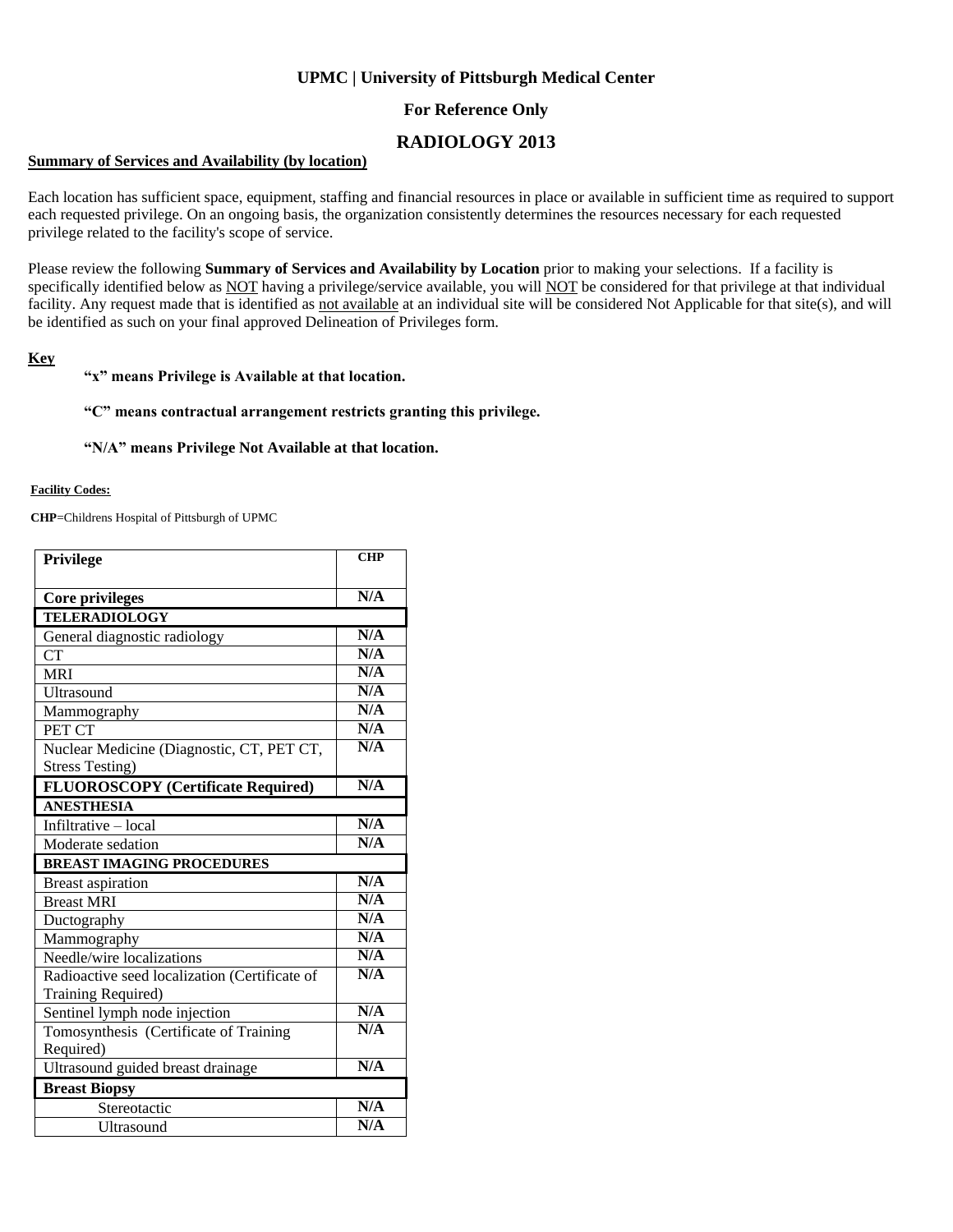### **UPMC | University of Pittsburgh Medical Center**

### **For Reference Only**

# **RADIOLOGY 2013**

**Privilege CHP** MR guided **N/A NON-VASCULAR INTERVENTIONS** Ablative therapies **N/A**<br>Arthrography **N/A** Arthrography Aspirations, biopsies, and drainage procedures **N/A** Dacrocystogram and Sialogram **N/A**<br>
Henatobiliary procedures **N/A** Hepatobiliary procedures **N/A**<br>
Hysterosalpingogram<br>
N/A Hysterosalpingogram **N/A**<br> **N/A**<br> **N/A** Joint injections **N/A**<br> **I** Irological procedures **N/A** Urological procedures **BONE DENSITOMETRY – DEXA (ISCD Certificate Required) N/A SPINE INTERVENTIONS** Discography **N/A**<br>Epidural injection **N/A** Epidural injection **N/A**<br>
Enidural Blood Patch **N/A** Epidural Blood Patch **N/A**<br>Facet injection **N/A** Facet injection **N/A**<br>Intradiscal therapy **N/A** Intradiscal therapy **N/A**<br>Myelogram **N/A** Myelogram **N/A**<br>Vertebral augmentation **N/A Vertebral augmentation NUCLEAR MEDICINE PROCEDURES** Nuclear Medicine I-131 therapies for hyperthyroidism and thyroid cancer **N/A** Nuclear stress testing<br>
Nuclear stress testing interpretation<br>
N/A Nuclear stress testing interpretation Other nuclear medicine therapies (as approved) **N/A** PET CT **N/A VASCULAR PROCEDURES** Diagnostic angiography/venography<br>Embolization therapy<br>N/A Embolization therapy **N/A**<br>Intravascular catheter placement **N/A** Intravascular catheter placement **N/A**<br> **IVC** filter placement **N/A IVC** filter placement Lower ext venous, arterial, and carotid doppler **N/A** Vascular ultrasound **N/A**

## **PART B - INTERVENTIONAL VASCULAR PROCEDURES**

| <b>Privilege</b>                     | <b>CHP</b> |
|--------------------------------------|------------|
| <b>Peripheral Interventions</b>      | N/A        |
| Aortoiliac & Brachiocephalic Vessels | N/A        |
| Renal & Abdominal Visceral Vessels   | N/A        |
| <b>Infra-inguinal Vessels</b>        | N/A        |
| <b>Intracerebral Interventions</b>   | N/A        |
| <b>Carotid Arteriography</b>         | N/A        |
| <b>Carotid Interventions</b>         | N/A        |

Page 2 of 3